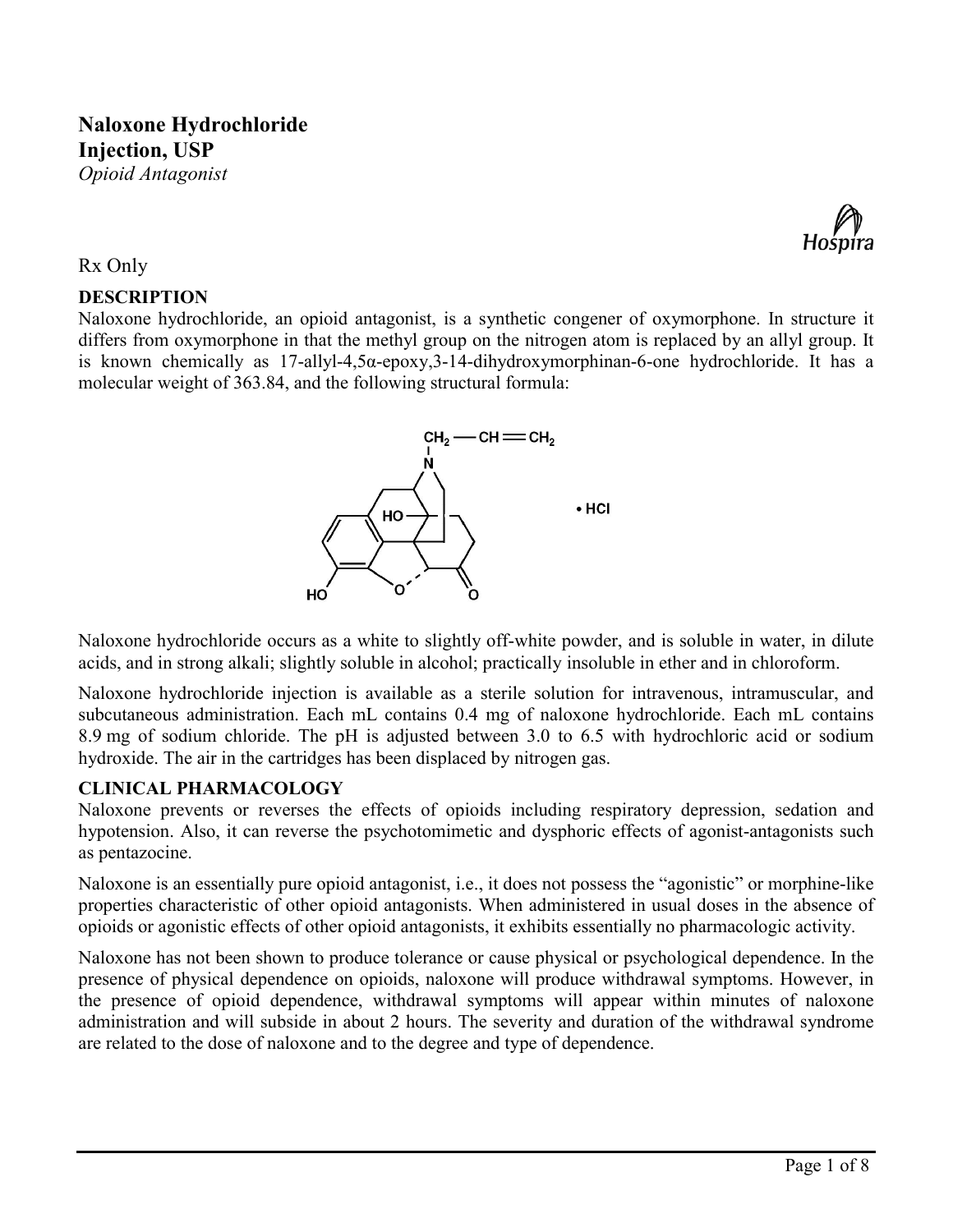While the mechanism of action of naloxone is not fully understood, *in vitro* evidence suggests that naloxone antagonizes opioid effects by competing for the mu, kappa, and sigma opiate receptor sites in the CNS, with the greatest affinity for the mu receptor.

When naloxone hydrochloride is administered intravenously, the onset of action is generally apparent within two minutes; the onset of action is slightly less rapid when it is administered subcutaneously or intramuscularly. The duration of action is dependent upon the dose and route of administration of naloxone hydrochloride. Intramuscular administration produces a more prolonged effect than intravenous administration. Since the duration of action of naloxone may be shorter than that of some opiates, the effects of the opiate may return as the effects of naloxone dissipate.

The requirement for repeat doses of naloxone will also be dependent upon the amount, type and route of administration of the opioid being antagonized.

# **Adjunctive Use in Septic Shock**

Naloxone has been shown in some cases of septic shock to produce a rise in blood pressure that may last up to several hours; however this pressor response has not been demonstrated to improve patient survival. In some studies, treatment with naloxone in the setting of septic shock has been associated with adverse effects, including agitation, nausea and vomiting, pulmonary edema, hypotension, cardiac arrhythmias, and seizures. The decision to use naloxone in septic shock should be exercised with caution, particularly in patients who may have underlying pain or have previously received opioid therapy and may have developed opioid tolerance.

Because of the limited number of patients who have been treated, optimal dosage and treatment regimens have not been established.

# **PHARMACOKINETICS**

# **Distribution**

Following parenteral administration, naloxone is rapidly distributed in the body and readily crosses the placenta. Plasma protein binding occurs but is relatively weak. Plasma albumin is the major binding constituent but significant binding of naloxone also occurs to plasma constituents other than albumin. It is not known whether naloxone is excreted into human milk.

# **Metabolism and Elimination**

Naloxone is metabolized in the liver primarily by glucuronide conjugation with naloxone-3-glucuronide as the major metabolite. In one study, the serum half-life in adults ranged from 30 to 81 minutes (mean  $64 \pm 12$  minutes). In a neonatal study, the mean plasma half-life was observed to be  $3.1 \pm 0.5$  hours. After an oral or intravenous dose, about 25-40% of the drug is excreted as metabolites in urine within 6 hours, about 50% in 24 hours, and 60-70% in 72 hours.

# **INDICATIONS AND USAGE**

Naloxone hydrochloride injection is indicated for the complete or partial reversal of opioid depression, including respiratory depression, induced by natural and synthetic opioids including propoxyphene, methadone, and certain mixed agonist-antagonist analgesics: nalbuphine, pentazocine, butorphanol, and cyclazocine.

Naloxone hydrochloride is also indicated for the diagnosis of suspected or known acute opioid overdosage. Naloxone hydrochloride injection may be useful as an adjunctive agent to increase blood pressure in the management of septic shock (see **CLINICAL PHARMACOLOGY: Adjunctive Use in Septic Shock**).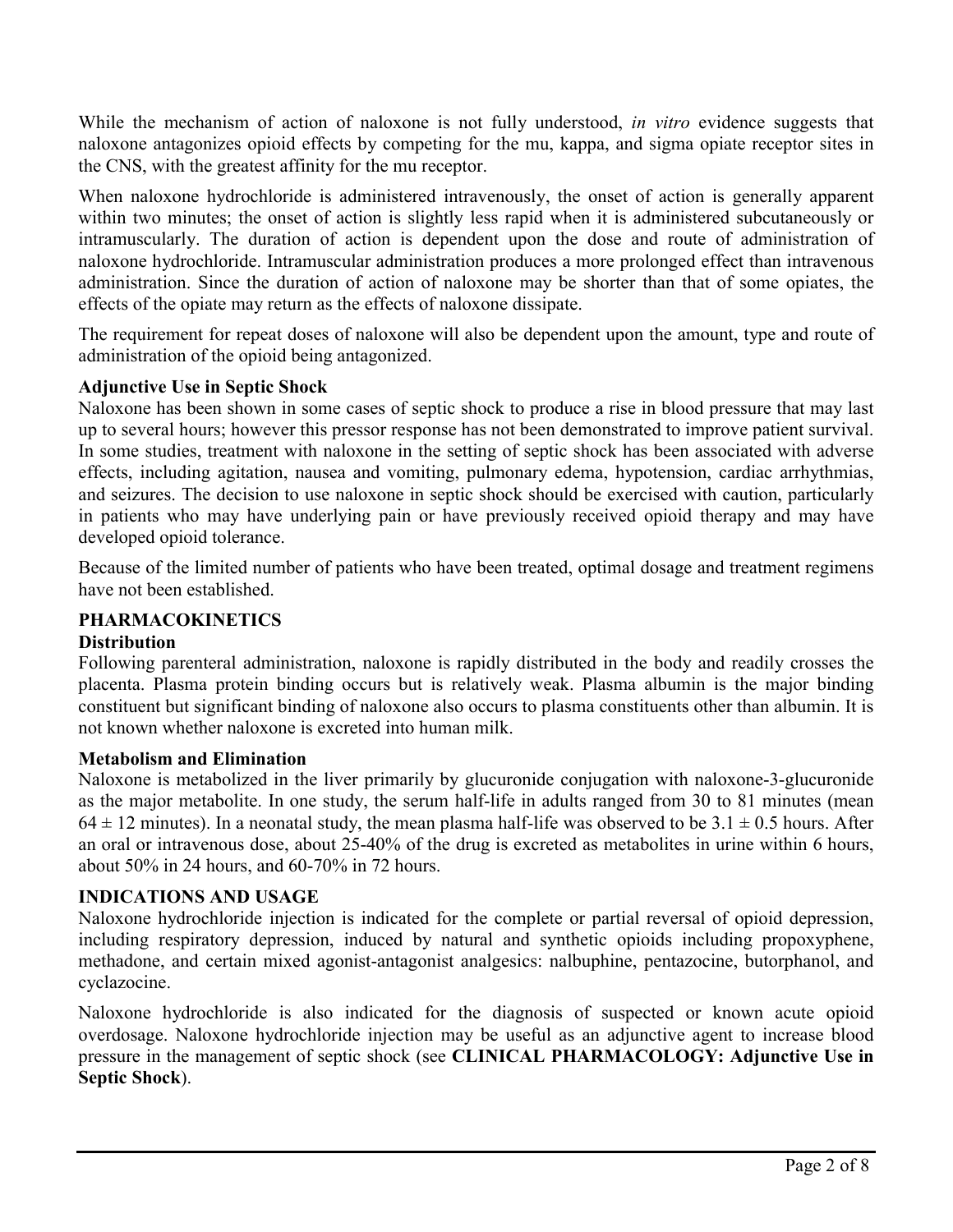# **CONTRAINDICATIONS**

Naloxone hydrochloride injection is contraindicated in patients known to be hypersensitive to naloxone hydrochloride or any of the other ingredients contained in the formulation.

# **WARNINGS**

## **Drug Dependence**

Naloxone hydrochloride injection should be administered cautiously to persons including newborns of mothers who are known or suspected to be physically dependent on opioids. In such cases, an abrupt and complete reversal of opioid effects may precipitate an acute withdrawal syndrome.

The signs and symptoms of opioid withdrawal in a patient physically dependent on opioids may include, but are not limited to, the following: body aches, diarrhea, tachycardia, fever, runny nose, sneezing, piloerection, sweating, yawning, nausea or vomiting, nervousness, restlessness or irritability, shivering or trembling, abdominal cramps, weakness, and increased blood pressure. In the neonate, opioid withdrawal may also include: convulsions, excessive crying, and hyperactive reflexes.

#### **Repeat Administration**

The patient who has satisfactorily responded to naloxone should be kept under continued surveillance and repeated doses of naloxone should be administered, as necessary, since the duration of action of some opioids may exceed that of naloxone.

#### **Respiratory Depression Due to Other Drugs**

Naloxone is not effective against respiratory depression due to non-opioid drugs and in the management of acute toxicity caused by levopropoxyphene. Reversal of respiratory depression by partial agonists or mixed agonist/antagonists, such as buprenorphine and pentazocine, may be incomplete or require higher doses of naloxone. If an incomplete response occurs, respirations should be mechanically assisted as clinically indicated.

# **PRECAUTIONS**

#### **General**

In addition to naloxone, other resuscitative measures such as maintenance of a free airway, artificial ventilation, cardiac massage, and vasopressor agents should be available and employed when necessary to counteract acute opioid poisoning.

Abrupt postoperative reversal of opioid depression may result in nausea, vomiting, sweating, tremulousness, tachycardia, increased blood pressure, seizures, ventricular tachycardia and fibrillation, pulmonary edema, and cardiac arrest which may result in death. Excessive doses of naloxone in postoperative patients may result in significant reversal of analgesia and may cause agitation (see **PRECAUTIONS** and **DOSAGE AND ADMINISTRATION: USAGE IN ADULTS, Postoperative Opioid Depression**).

Several instances of hypotension, hypertension, ventricular tachycardia and fibrillation, pulmonary edema, and cardiac arrest have been reported in postoperative patients. Death, coma, and encephalopathy have been reported as sequelae of these events. These have occurred in patients most of whom had preexisting cardiovascular disorders or received other drugs which may have similar adverse cardiovascular effects. Although a direct cause and effect relationship has not been established, naloxone should be used with caution in patients with pre-existing cardiac disease or patients who have received medications with potential adverse cardiovascular effects such as hypotension, ventricular tachycardia or fibrillation, and pulmonary edema. It has been suggested that the pathogenesis of pulmonary edema associated with the use of naloxone is similar to neurogenic pulmonary edema, i.e., a centrally mediated massive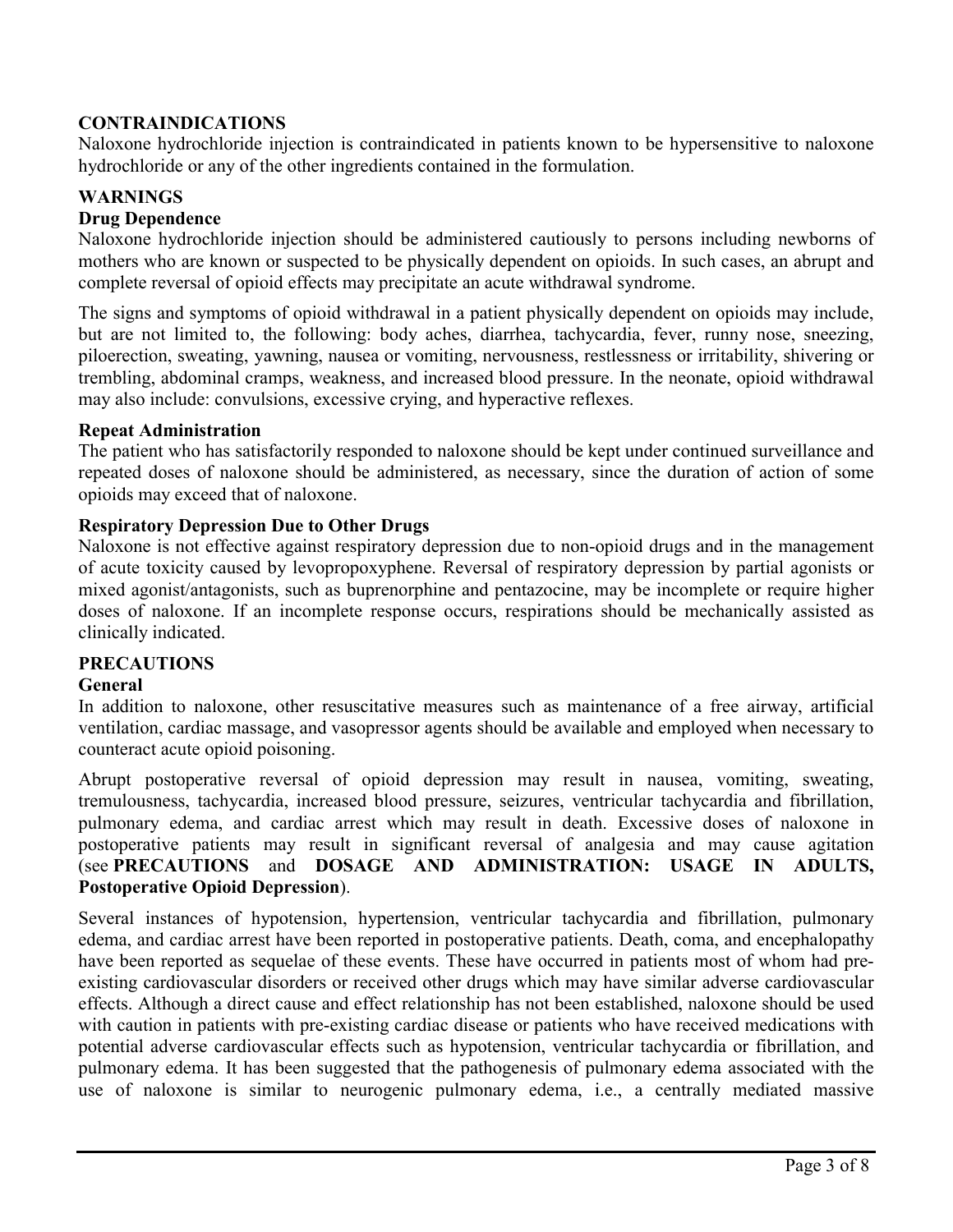catacholamine response leading to a dramatic shift of blood volume into the pulmonary vascular bed resulting in increased hydrostatic pressures.

# **Drug Interactions**

Large doses of naloxone are required to antagonize buprenorphine since the latter has a long duration of action due to its slow rate of binding and subsequent slow dissociation from the opioid receptor. Buprenorphine antagonism is characterized by a gradual onset of the reversal effects and a decreased duration of action of the normally prolonged respiratory depression. The barbiturate methohexital appears to block the acute onset of withdrawal symptoms induced by naloxone in opiate addicts.

# **Carcinogenesis, Mutagenesis, Impairment of Fertility**

Studies in animals to assess the carcinogenic potential of naloxone have not been conducted. Naloxone was weakly positive in the Ames mutagenicity and in the *in vitro* human lymphocyte chromosome aberration test but was negative in the *in vitro* Chinese hamster V79 cell HGPRT mutagenicity assay and in the *in vivo* rat bone marrow chromosome aberration study. Reproduction studies conducted in mice and rats at doses 4-times and 8-times, respectively, the dose of a 50 kg human given 10 mg/day (when based on surface area or mg/m<sup>2</sup>), demonstrated no embryotoxic or teratogenic effects due to naloxone.

# **Use in Pregnancy:** *Teratogenic Effects:*

Teratology studies conducted in mice and rats at doses 4-times and 8-times, respectively, the dose of a 50 kg human given 10 mg/day (when based on surface area or mg/m<sup>2</sup>), demonstrated no embryotoxic or teratogenic effects due to naloxone. There are, however, no adequate and well controlled studies in pregnant women. Because animal reproduction studies are not always predictive of human response, naloxone hydrochloride should be used during pregnancy only if clearly needed.

*Non-teratogenic effects:* Risk-benefit must be considered before naloxone is administered to a pregnant woman who is known or suspected to be opioid-dependent since maternal dependence may often be accompanied by fetal dependence. Naloxone crosses the placenta, and may precipitate withdrawal in the fetus as well as in the mother. Patients with mild to moderate hypertension who receive naloxone during labor should be carefully monitored as severe hypertension may occur.

# **Use in Labor and Delivery**

It is not known if naloxone hydrochloride injection affects the duration of labor and/or delivery. However, published reports indicated that the administration of naloxone during labor did not adversely affect maternal or neonatal status.

# **Nursing Mothers**

It is not known whether naloxone is excreted in human milk. Because many drugs are excreted in human milk, caution should be exercised when naloxone hydrochloride is administered to a nursing woman.

# **Pediatric Use**

Naloxone hydrochloride injection may be administered intravenously, intramuscularly, or subcutaneously in children and neonates to reverse the effects of opiates. The American Academy of Pediatrics, however, does not endorse subcutaneous or intramuscular administration in opiate intoxication since absorption may be erratic or delayed. Although the opiate-intoxicated child responds dramatically to naloxone hydrochloride injection, he/she must be carefully monitored for at least 24 hours as a relapse may occur as naloxone is metabolized.

When naloxone hydrochloride injection is given to the mother shortly before delivery, the duration of its effects lasts only for the first two hours of neonatal life. It is preferable to administer naloxone hydrochloride injection directly to the neonate if needed after delivery. Naloxone has no apparent benefit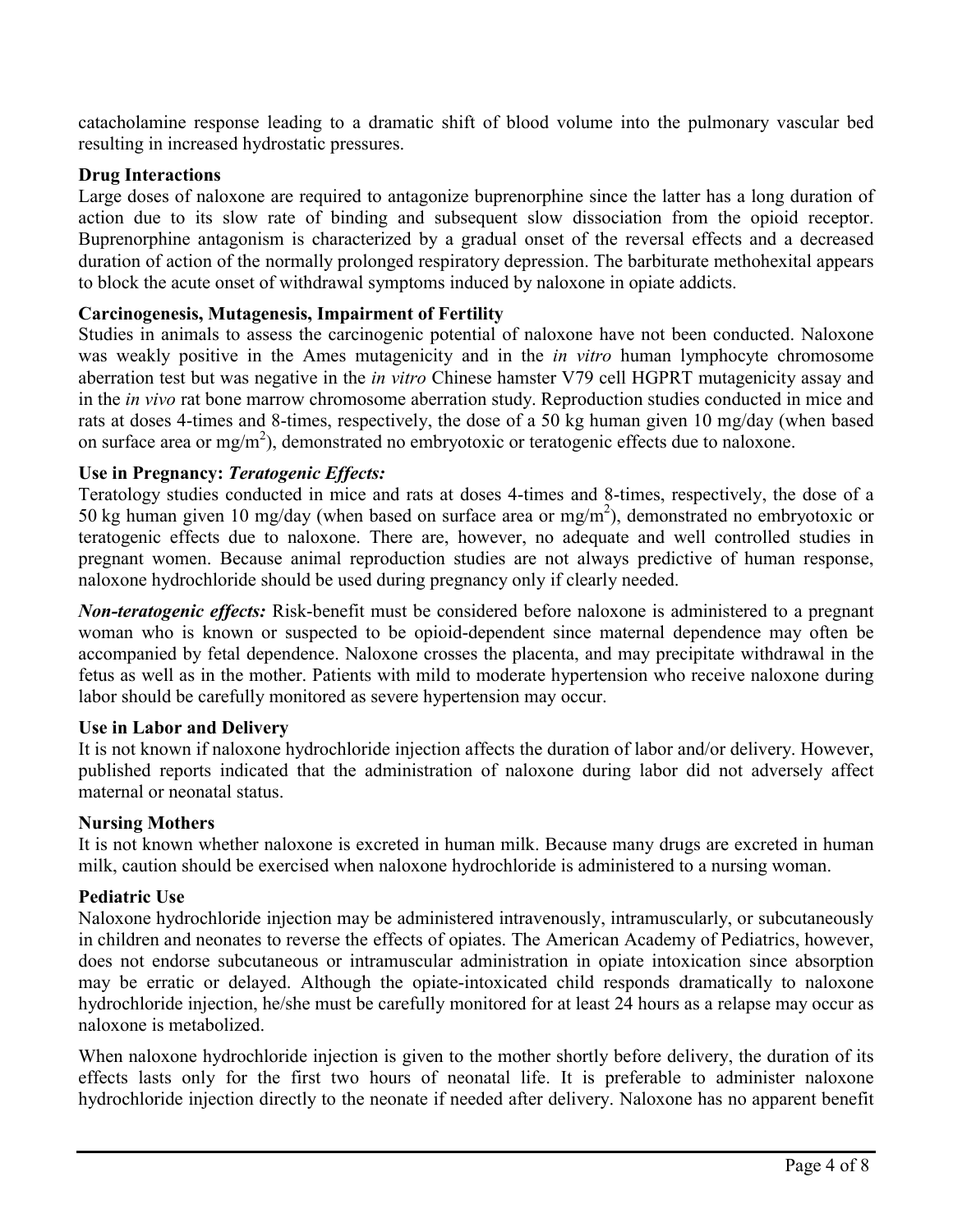as an additional method of resuscitation in the newly born infant with intrauterine asphyxia, which is not related to opioid use.

**Usage in Pediatric Patients and Neonates for Septic Shock:** The safety and effectiveness of naloxone hydrochloride injection in the treatment of hypotension in pediatric patients and neonates with septic shock have not been established. One study of two neonates in septic shock reported a positive pressor response; however, one patient subsequently died after intractable seizures.

# **Geriatric Use**

Clinical studies of naloxone hydrochloride injection did not include sufficient numbers of subjects aged 65 and over to determine whether they respond differently from younger subjects. Other reported clinical experience has not identified differences in responses between the elderly and younger patients. In general, dose selection for an elderly patient should be cautious, usually starting at the low end of the dosing range, reflecting the greater frequency of decreased hepatic, renal, or cardiac function, and of concomitant disease or other drug therapy.

#### **Renal Insufficiency/Failure**

The safety and effectiveness of naloxone hydrochloride injection in patients with renal insufficiency/failure have not been established in well-controlled clinical trials. Caution should be exercised when naloxone is administered to this patient population.

#### **Liver Disease**

The safety and effectiveness of naloxone hydrochloride injection in patients with liver disease have not been established in well-controlled clinical trials. Caution should be exercised when naloxone is administered to patients with liver disease.

## **ADVERSE REACTIONS**

# **Postoperative**

The following adverse events have been associated with the use of naloxone hydrochloride injection in postoperative patients: hypotension, hypertension, ventricular tachycardia and fibrillation, dyspnea, pulmonary edema, and cardiac arrest. Death, coma, and encephalopathy have been reported as sequelae of these events. Excessive doses of naloxone in postoperative patients may result in significant reversal of analgesia and may cause agitation (see **PRECAUTIONS** and **DOSAGE AND ADMINISTRATION: USAGE IN ADULTS, Postoperative Opioid Depression**).

# **Opioid Depression**

Abrupt reversal of opioid depression may result in nausea, vomiting, sweating, tachycardia, increased blood pressure, tremulousness, seizures, ventricular tachycardia and fibrillation, pulmonary edema, and cardiac arrest which may result in death (see **PRECAUTIONS**).

#### **Opioid Dependence**

Abrupt reversal of opioid effects in persons who are physically dependent on opioids may precipitate an acute withdrawal syndrome which may include, but is not limited to the following signs and symptoms: body aches, fever, sweating, runny nose, sneezing, piloerection, yawning, weakness, shivering or trembling, nervousness, restlessness or irritability, diarrhea, nausea or vomiting, abdominal cramps, increased blood pressure, tachycardia. In the neonate, opioid withdrawal may also include: convulsions, excessive crying, and hyperactive reflexes (see **WARNINGS**).

Adverse events associated with the postoperative use of naloxone hydrochloride injection are listed by organ system and in decreasing order of frequency as follows: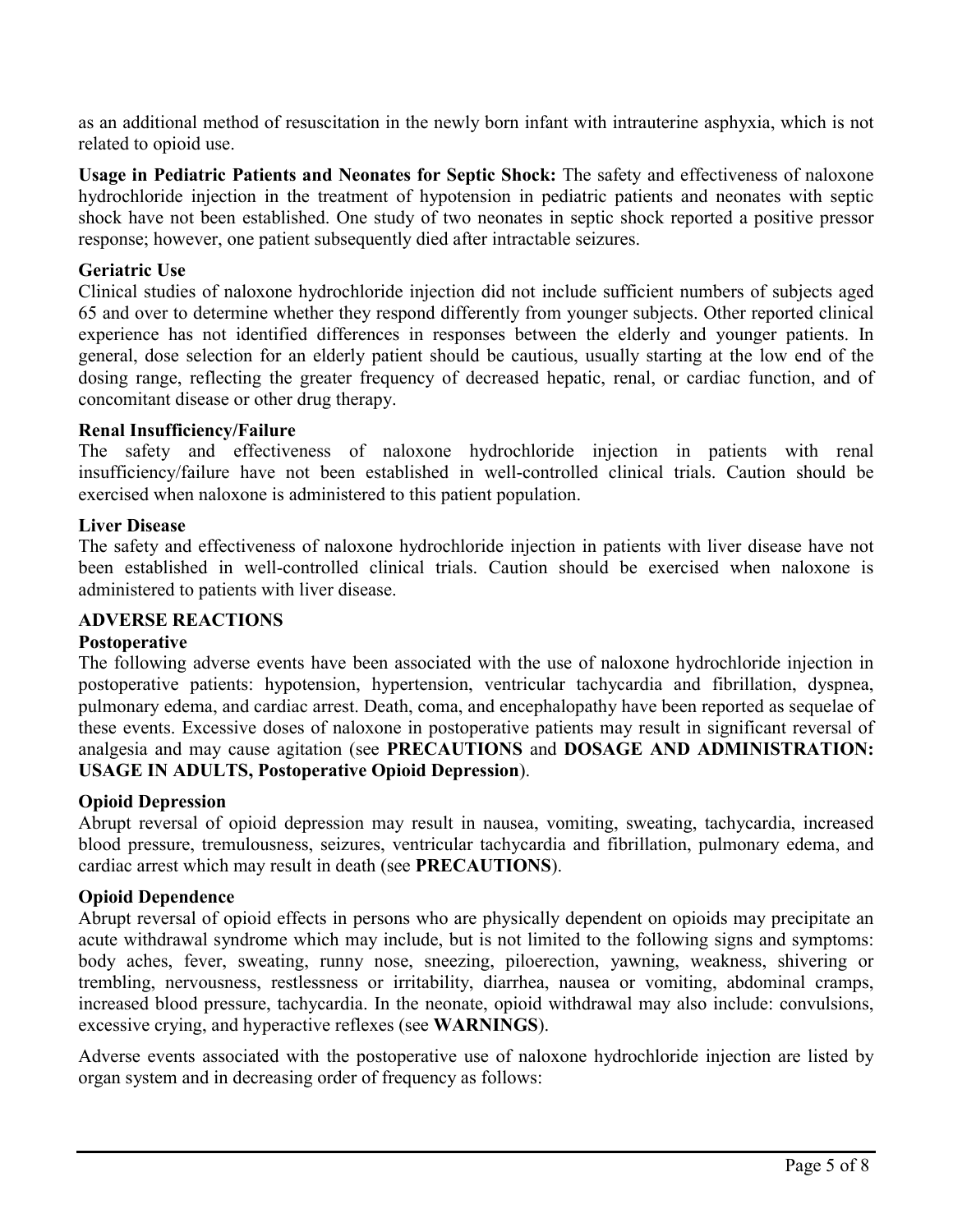**Cardiac Disorders**: pulmonary edema, cardiac arrest or failure, tachycardia, ventricular fibrillation, and ventricular tachycardia. Death, coma, and encephalopathy have been reported as sequelae of these events. **Gastrointestinal Disorders**: vomiting, nausea

**Nervous System Disorders**: convulsions, paraesthesia, grand mal convulsion

**Psychiatric Disorders**: agitation, hallucination, tremulousness

**Respiratory, Thoracic, and Mediastinal Disorders**: dyspnea, respiratory depression, hypoxia **Skin and Subcutaneous Tissue Disorders**: nonspecific injection site reactions, sweating **Vascular Disorders**: hypertension, hypotension, hot flushes, or flushing

See also **PRECAUTIONS** and **DOSAGE AND ADMINISTRATION: USAGE IN ADULTS, Postoperative Opioid Depression.**

# **DRUG ABUSE AND DEPENDENCE**

Naloxone hydrochloride injection is an opioid antagonist. Physical dependence associated with the use of naloxone hydrochloride injection has not been reported. Tolerance to the opioid antagonist effect of naloxone is not known to occur.

# **OVERDOSAGE**

There is limited clinical experience with naloxone hydrochloride injection overdosage in humans.

# **Adult Patients**

In one small study, volunteers who received 24 mg/70 kg did not demonstrate toxicity.

In another study, 36 patients with acute stroke received a loading dose of 4 mg/kg (10 mg/m<sup>2</sup>/min) of naloxone hydrochloride injection followed immediately by 2 mg/kg/hr for 24 hours. Twenty-three patients experienced adverse events associated with naloxone use, and naloxone was discontinued in seven patients because of adverse effects. The most serious adverse events were: seizures (2 patients), severe hypertension (1), and hypotension and/or bradycardia (3).

At doses of 2 mg/kg in normal subjects, cognitive impairment and behavioral symptoms, including irritability, anxiety, tension, suspiciousness, sadness, difficulty concentrating, and lack of appetite have been reported.

In addition, somatic symptoms, including dizziness, heaviness, sweating, nausea, and stomachaches were also reported. Although complete information is not available, behavioral symptoms were reported to often persist for 2 to 3 days.

# **Pediatric Patients**

Up to 11 doses of 0.2 mg naloxone (2.2 mg) have been administered to children following overdose of diphenoxylate hydrochloride with atropine sulfate. Pediatric reports include a 2½ year-old child who inadvertently received a dose of 20 mg naloxone for treatment of respiratory depression following overdose with diphenoxylate hydrochloride with atropine sulfate. The child responded well and recovered without adverse sequelae. There is also a report of a 4½ year-old child who received 11 doses during a 12-hour period, with no adverse sequelae.

# **Patient Management**

Patients who experience a naloxone overdose should be treated symptomatically in a closely supervised environment. Physicians should contact a poison control center for the most up-to-date patient management information.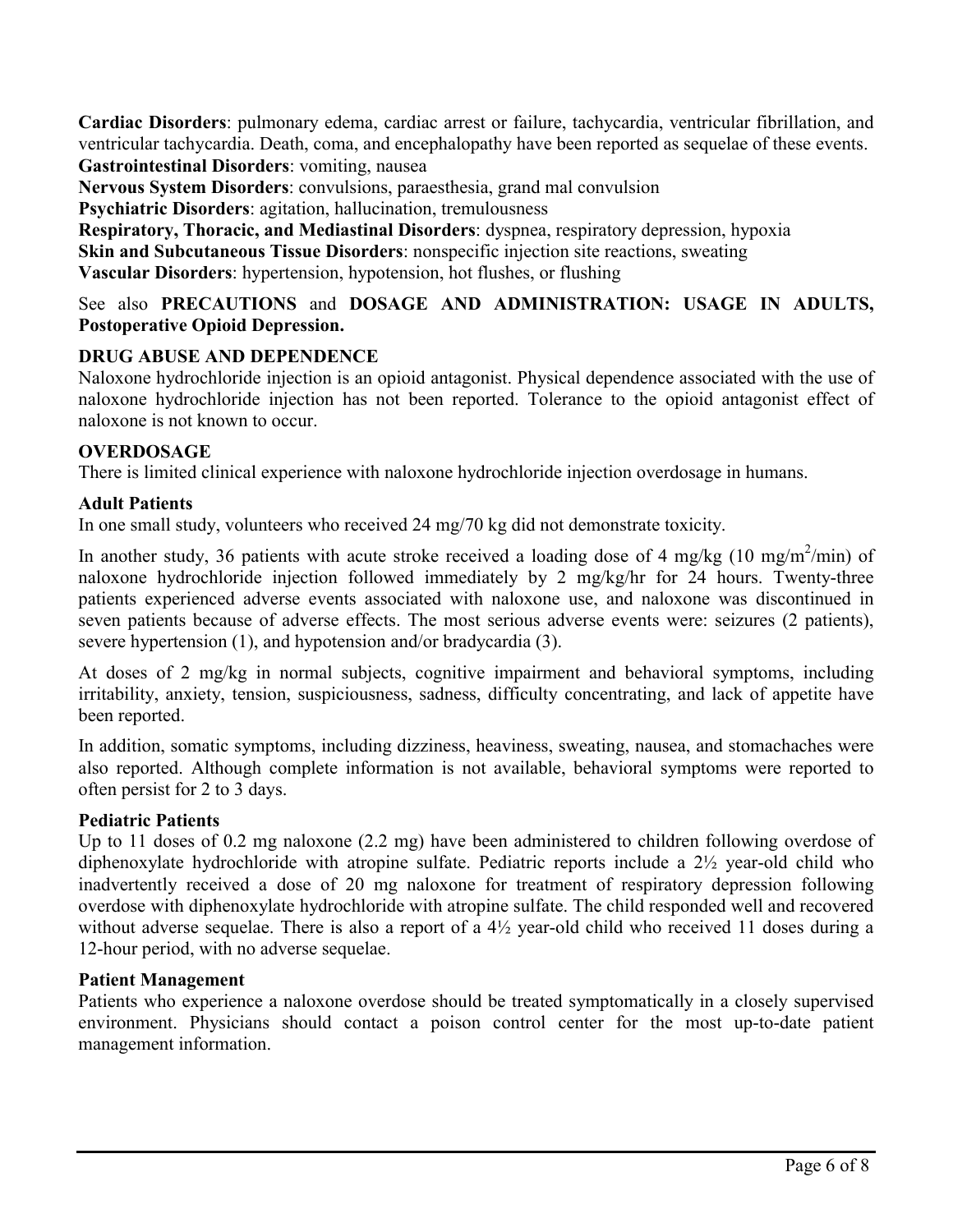# **DOSAGE AND ADMINISTRATION**

Naloxone hydrochloride injection may be administered intravenously, intramuscularly, or subcutaneously. The most rapid onset of action is achieved by intravenous administration and it is recommended in emergency situations.

Since the duration of action of some opioids may exceed that of naloxone the patient should be kept under continued surveillance. Repeated doses of naloxone should be administered, as necessary.

#### **Intravenous Infusion**

Naloxone hydrochloride injection may be diluted for intravenous infusion in 0.9% sodium chloride or 5% dextrose injection. The addition of 2 mg of naloxone hydrochloride in 500 mL of either solution provides a concentration of 0.004 mg/mL. Mixtures should be used within 24 hours. After 24 hours, the remaining unused solution must be discarded. The rate of administration should be titrated in accordance with the patient's response.

Naloxone hydrochloride injection should not be mixed with preparations containing bisulfite, metabisulfite, long-chain or high molecular weight anions, or any solution having an alkaline pH. No drug or chemical agent should be added to naloxone hydrochloride injection unless its effect on the chemical and physical stability of the solution has first been established.

#### **General**

**Parenteral drug products should be inspected visually for particulate matter and discoloration prior to administration whenever solution and container permit.**

#### **USAGE IN ADULTS**

**Opioid Overdose – Known or Suspected**: An initial dose of 0.4 mg to 2 mg of naloxone hydrochloride may be administered intravenously. If the desired degree of counteraction and improvement in respiratory functions is not obtained, it may be repeated at two to three minute intervals. If no response is observed after 10 mg of naloxone hydrochloride have been administered, the diagnosis of opioid-induced or partial opioid-induced toxicity should be questioned. Intramuscular or subcutaneous administration may be necessary if the intravenous route is not available.

**Postoperative Opioid-Induced Depression:** For the partial reversal of opioid depression following the use of opioids during surgery, smaller doses of naloxone hydrochloride are usually sufficient. The dose of naloxone hydrochloride should be titrated according to the patient's response. For the initial reversal of respiratory depression, naloxone hydrochloride should be injected in increments of 0.1 to 0.2 mg intravenously at two to three minute intervals to the desired degree of reversal, i.e., adequate ventilation and alertness without significant pain or discomfort. Larger than necessary dosage of naloxone may result in significant reversal of analgesia and increase in blood pressure. Similarly, too rapid reversal may induce nausea, vomiting, sweating or circulatory stress.

Repeat doses of naloxone may be required within one to two hour intervals depending upon the amount, type (i.e., short or long acting) and time interval since last administration of opioid. Supplemental intramuscular doses have been shown to produce a longer lasting effect.

**Septic Shock:** The optimal dosage of naloxone hydrochloride or duration of therapy for the treatment of hypotension in septic shock patients has not been established (see **CLINICAL PHARMACOLOGY**).

#### **USAGE IN CHILDREN**

**Opioid Overdose – Known or Suspected:** The usual initial dose in children is 0.01 mg/kg body weight given intravenously. If this dose does not result in the desired degree of clinical improvement, a subsequent dose of 0.1 mg/kg body weight may be administered. If an intravenous route of administration